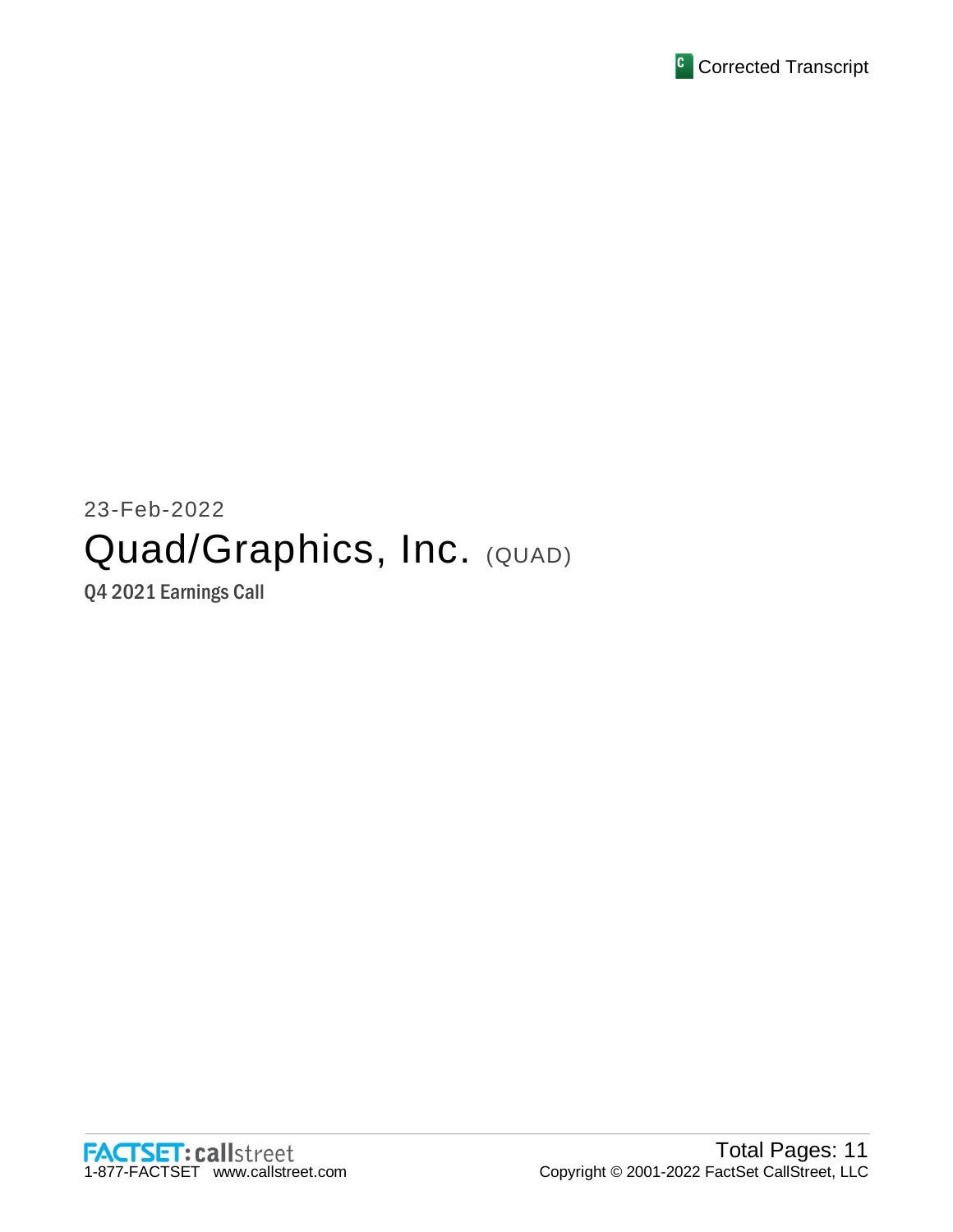## **CORPORATE PARTICIPANTS**

#### Katie Krebsbach

Investor Relations Manager, Quad/Graphics, Inc.

#### Joel Quadracci

Chairman, President & Chief Executive Officer, Quad/Graphics, Inc.

Anthony C. Staniak Chief Financial Officer, Quad/Graphics, Inc.

## **MANAGEMENT DISCUSSION SECTION**

**Operator**: Good morning, ladies and gentlemen. Welcome to Quad's Fourth Quarter and Full-Year 2021 Conference Call. During today's call, all participants will be in listen-only mode. [Operator Instructions] A slide presentation accompanies today's webcast, and participants are invited to follow along, advancing the slides themselves. To access the webcast, follow the instructions posted in the earnings release. Alternatively, you can access the slide presentation on the Investors section of Quad's website under the Events and Recent Presentations link. Please note that this event is being recorded.

.....................................................................................................................................................................................................................................................................

I will now turn the conference over to Katie Krebsbach, Quad's Investor Relations Manager. Katie, please go ahead.

### Katie Krebsbach

Investor Relations Manager, Quad/Graphics, Inc.

Thank you, operator, and good morning, everyone. With me today are Joel Quadracci, Quad's Chairman, President and Chief Executive Officer; and Tony Staniak, Quad's Chief Financial Officer. Joel will lead off today's call with a business update, and Tony will follow with a summary of Quad's fourth quarter and full-year 2021 financial results, as well as 2022 financial guidance, followed by Q&A.

.....................................................................................................................................................................................................................................................................

I would like to remind everyone that this call is being webcast, and forward-looking statements are subject to Safe Harbor provisions, as outlined in our quarterly news release and in today's slide presentation on slide 2. Quad's financial results are prepared in accordance with generally accepted accounting principles. However, this presentation also contains non-GAAP financial measures, including adjusted EBITDA, adjusted EBITDA margin, adjusted diluted earnings per share from continuing operations, free cash flow, net debt, and debt leverage ratio. We have included in the slide presentation reconciliations of these non-GAAP financial measures to GAAP financial measures.

Finally, a replay of the call and the slide presentation will be available on the Investors section of quad.com shortly after our call concludes today.

I will now hand over the call to Joel.

#### Joel Quadracci

Chairman, President & Chief Executive Officer, Quad/Graphics, Inc.

Thank you, Katie, and good morning, everyone. I am pleased to report that our sales growth and strong execution helped us drive strong full-year 2021 results, including a 3% increase in net sales when excluding divestitures, as

.....................................................................................................................................................................................................................................................................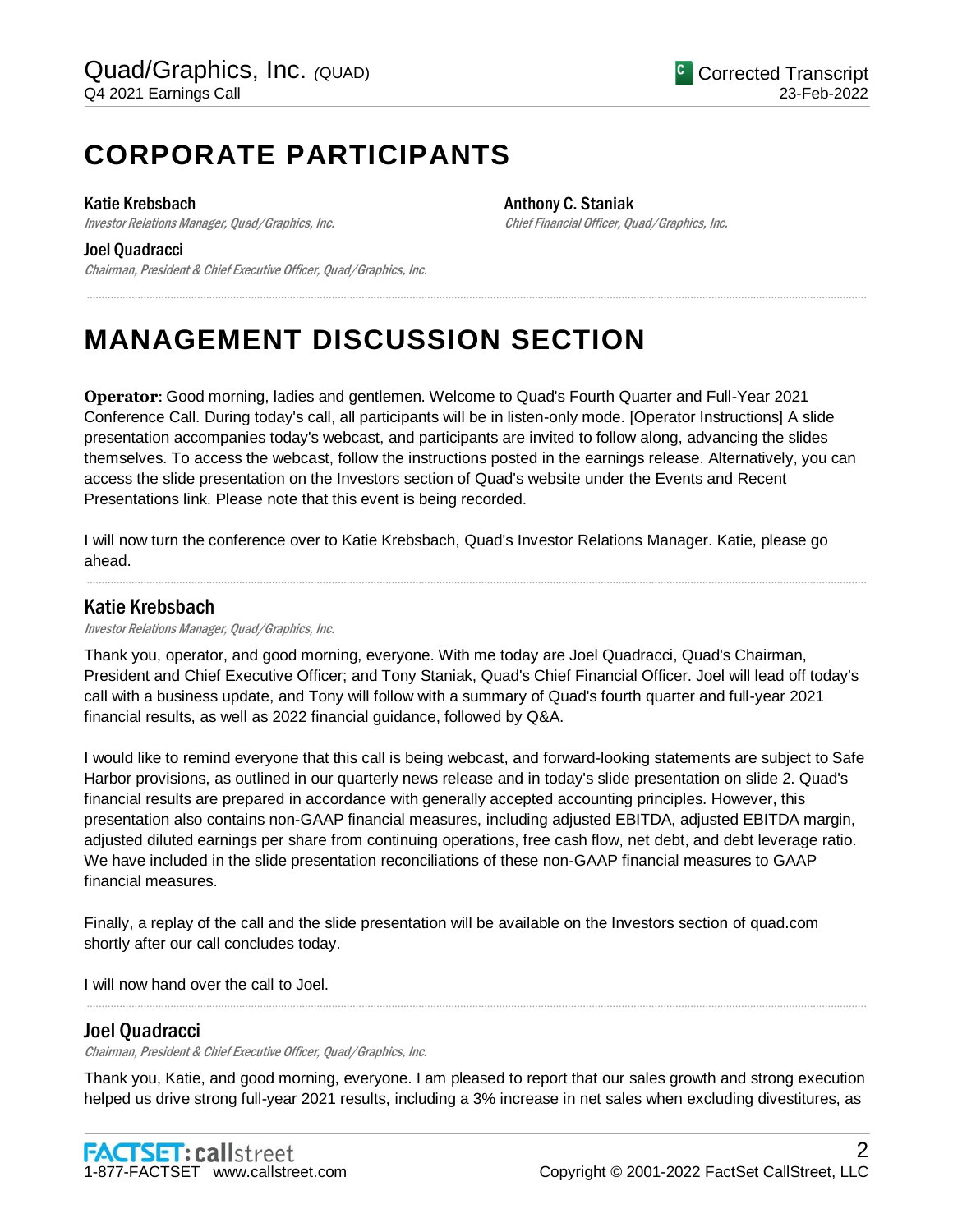## Quad/Graphics, Inc. *(*QUAD) Q4 2021 Earnings Call

highlighted on slide 3. Those results were supported by higher print volumes, including print segment share gains from new clients, continued growth in Agency Solutions, as well as increased pricing in response to inflationary cost pressures. At the same time, we continue to pay down debt. In fact, over the past two years, we reduced net debt by \$410 million or 40% and returned to our long-term targeted leverage range of 2 to 2.5 times.

Throughout 2021, our team worked diligently to offset economic challenges that included significant paper and supply chain disruptions, inflationary cost pressures and labor shortages. Our efforts to mitigate impacts included initiating price increases to offset inflation.

On slide 4, our consistent strategic priorities are powered by three key competitive advantages that distinguish us. They are integrated marketing platform excellence, innovation, and culture and social purpose.

When it comes to platform excellence, we use our data-driven integrated marketing platform to help clients strategically plan, produce, manage and measure their content across multiple media channels rapidly at scale and without handoffs that compromise quality, consistency and timeliness. Through this platform, we give brands and marketers a more efficient, effective and frictionless way to go to market and reach consumers.

Through our marketing strategy expertise, we help clients better understand and connect with a target audience using our data insights and analytics, campaign planning and media services. Through our robust creative solutions, we help clients produce quality content quickly at scale with our campaign development, photo and video production, adaptive design and cross-media production services.

Through our media deployment expertise, we help clients reach consumers in multiple channels, including print, broadcast, digital, in-store, out-of-home and packaging. And through our marketing management services, including sourcing, procurement, marketing and management support, we remove the friction in the process, so clients can focus on other critical aspects of their business.

We will continue to strategically invest in the talent, technology, products and services required to accelerate and scale our competitive position as a marketing solutions partner. For example, one area in which we continue to invest in is solutions that help clients optimize their digital marketing strategies. We are proud to share that Rise Interactive, our tech-enabled performance marketing agency, recently earned recognition for being among the top 3% of Google Partners in the US for helping brands build creative and innovative applications of Google advertising products that give them an edge over their competitors. To be named in the top 3%, we demonstrated exceptional performance and client growth and retention with expertise in results-focused strategies.

Turning to slide 5, you can see how we continue to make progress on our revenue diversification strategy into higher value and higher margin services. In 2021, Integrated Solutions and Targeted Print increased as a portion of total net sales and now represent 64% of net sales, a significant increase from just two years ago, when they accounted for 58% of net sales. Our Integrated Solutions include powerful Agency Solutions while Targeted Print comprises the high growth areas of catalog, direct mail, packaging and in-store marketing. It's important to note that offline channels continue to be popular for brand awareness and driving response, with a number of our clients recently expanding their catalog and direct mail program with us.

Due to our commitment to platform excellence and innovation, we have the resources and knowledge to help a wide variety of clients target, more deeply engage and grow audiences in multiple verticals. On slide 6, we provide an example of our strategy in action. PEMCO Insurance engaged us to create an advertising campaign highlighting its strength in in-home and auto insurance among other personal lines with the tagline, we insure ambition. We developed an integrated campaign strategy that included a series of 30 second media spots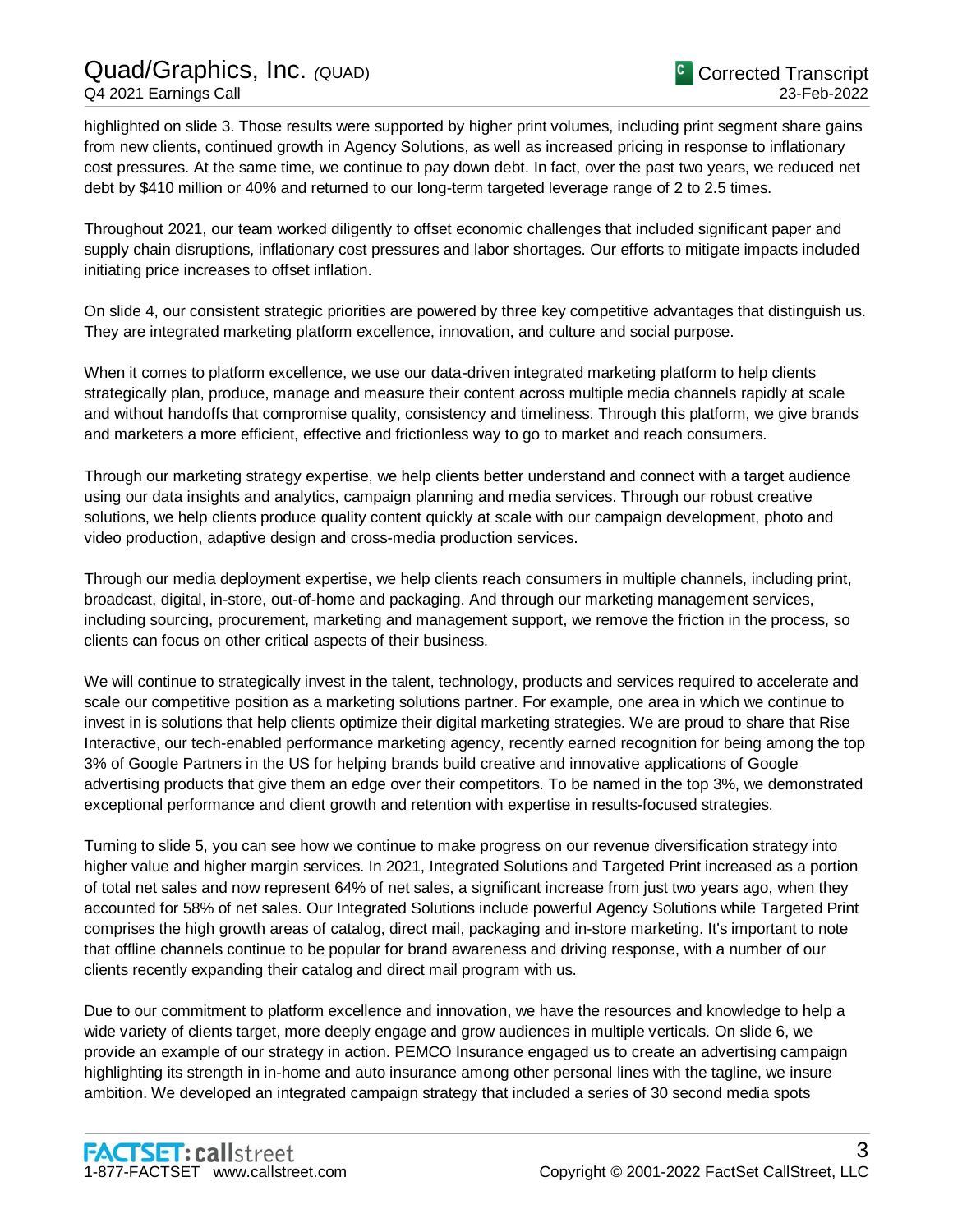specifically tailored to PEMCO's target audience in the Pacific Northwest. To the client's delight, we filmed the spots in Portland, Oregon, entirely with local talent.

Our media planning and placement team then placed those spots for maximum visibility and impact, including a regional buy during Super Bowl LVI, which PEMCO proudly highlighted in social media post before, during and after the big game. Through this high profile placement, our team helped PEMCO achieve its campaign objectives, including strengthening consumer brand awareness.

Another client who came to understand our expertise and thought leadership in integrated media strategy, planning and placement recently awarded us all its paid media for broadcast, digital and out-of-home advertising, as shown on slide 7. This regional retailer, which operates more than 200 stores, partners with Quad for our manufacturing capabilities more than 200 stores partners with Quad for our manufacturing capabilities but then discovered our expanded marketing platform that offers expertise in hyper-local, non-print media services. We won the paid media based on our strategic insights, planning and buying capabilities and end-to-end execution. This win not only speaks to the power of our integrated marketing platform, but also helped this client achieve another one of its goals to consolidate its agency roster to fewer, more powerful partners.

Turning to slide 8, we show an example of how we continue to differentiate ourselves through advanced data and analytics capabilities to precisely target an audience using the most effective channels. A leading direct-toconsumer company was looking for a partner to improve its customer acquisition strategy using the power of data and analytics in direct marketing. Using our proprietary data set, we created and tested a prospecting model that provided important insights for strengthening this company's customer acquisition strategy. We have completed multiple campaigns for this client with response rates rising on each campaign. Our integrated platform was a real difference maker for our client, reducing marketing process complexity and inefficiencies and overall cycle time to market, while increasing responsiveness.

Another way in which we are differentiating ourselves as a marketing solutions partner is through helping clients with their sustainability efforts. Sustainability has been a core focus at Quad since our founding more than 50 years ago, and we use our expertise to help other companies in the sustainability space.

Currently, we're engaged with two leading national retailers to advance sustainable packaging for their own or private brands, as shown on slide 9. Our work for these retailers includes material reduction and replacement evaluations, packaging redesign, sustainable sourcing practices, and process for long-term packaging innovation to achieve a regenerative future. Sustainability is a main pillar of focus for our clients and they are searching for the right partners. As an integrated marketing partner, Quad is uniquely positioned to offer actionable solutions.

Turning to slide 10, through our more than 50-year history, Quad has been driven by a commitment to culture and social purpose. We take seriously our role in creating a better way through our approach to environmental, social and governance matters. When it comes to the environment, we have a long history of reducing our environmental impact by conserving resources, minimizing waste, and recycling and reusing materials.

Across our US facilities, we have achieved a 98% recycling rate for waste paper, the primary byproduct of our manufacturing processes and have well-established practices for recovering and recycling other key materials, including industrial plastics and hazardous waste. In the social space, we are working hard on numerous strategies to retain employees and attract new talent with diverse social identities and experiences. This includes our work to develop a more comprehensive and sustainable diversity, equity and inclusion strategy.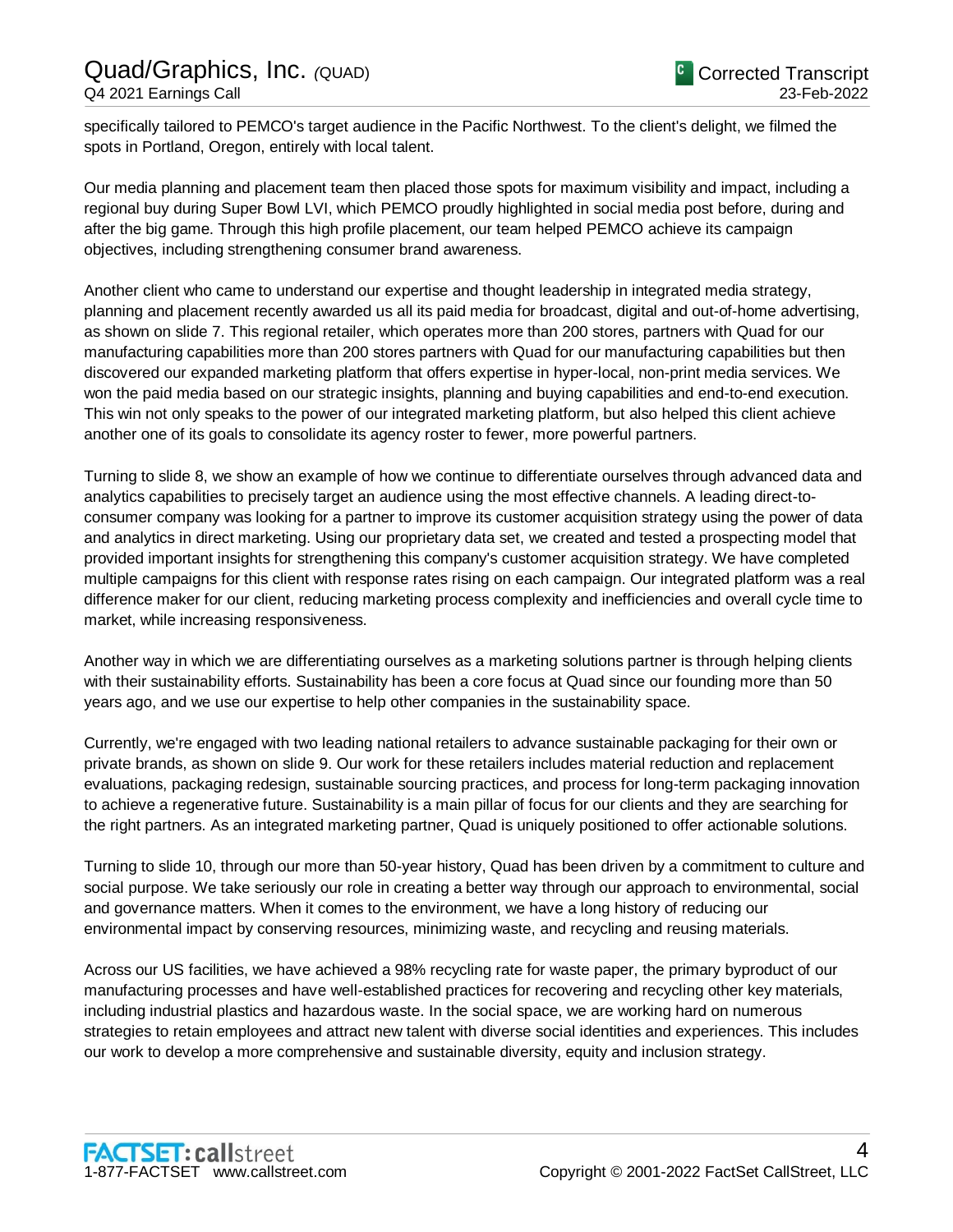## Quad/Graphics, Inc. *(*QUAD) Q4 2021 Earnings Call

We want Quad to continue to be an employer of choice, a place where employees can stay and grow and become something more than they ever hope to be. We want each and every Quad employee to feel a sense of belonging and to know how they contribute to our company's strategy for growth and prosperity. Additionally, we have upped our commitment to employee health and wellness with a newly expanded program called QLife that provides full circle support for our employees' physical, emotional, financial, and social well-being.

Our ongoing work in the social space not only benefits our employees, but also the clients who trust us with their business and the communities we call home.

At year-end 2021, we released a comprehensive ESG report that detailed how we are driving positive, sustainable change in our business, along with ESG commitments for the future. Next month, we'll be releasing an immersive ESG experience on our website featuring highlights of our ESG report. This online experience will continue to evolve and expand with compelling content and serve as a place to keep all stakeholders up-to-date on our commitments.

Before I turn the call over to Tony, I want to thank our employees for once again rising to the occasion and performing well for our clients during a time of prolonged disruption and challenges. I also thank them for supporting each other through these busy and unusual times. I'm proud of all we have been able to accomplish in the face of the ongoing pandemic, including managing through supply chain issues. I'm enthusiastic about 2022 and optimistic about our growth strategy as a marketing solutions partner.

.....................................................................................................................................................................................................................................................................

With that, I will turn the call over to Tony for a review of our financial results.

### Anthony C. Staniak

#### Chief Financial Officer, Quad/Graphics, Inc.

Thanks, Joel, and good morning, everyone. Slide 11 provides a snapshot of our fourth quarter and full-year 2021 financial results. As Joel mentioned, we delivered strong financial results, considering headwinds of supply chain disruptions, especially with paper supply, a tight labor and freight market, and inflationary cost pressures. Despite these challenges, we achieved or exceeded our 2021 financial guidance.

We achieved 3% net sales growth, excluding divestitures, which was at the high end of our 1% to 3% growth guidance range. We generated adjusted EBITDA of \$246 million in 2021, which was within our guidance range. And finally, due to very strong cash flows in 2021, we reduced our net debt leverage to 2.5 times, which not only was a substantial beat to our guidance of 2.75 times, but also represents a return to our long-term targeted debt leverage range. Building upon this business momentum, we will continue to focus on revenue growth, productivity improvements, automation investments and debt reduction.

Net sales were \$855 million in the fourth quarter, up 1% from 2020. Excluding the June 2021 divestiture of QuadExpress, a third-party logistics business that was a small part of our overall logistics business, net sales increased 5% from 2020. The increase during the quarter was due to 4% growth in print products sales and 4% growth in Agency Solutions sales. Both print and agency sales growth were driven with existing clients and we also gained print segment share with new clients. Although we are pleased with our net sales growth, we were limited in our ability to further grow sales in the fourth quarter due to paper constraints.

For the full year, net sales were \$3 billion, up 1% from 2020 and excluding divestitures, net sales increased 3% compared to 2020. The increase was due to 1% growth in print products sales, 12% growth in our logistics business, and 7% growth in Agency Solutions sales.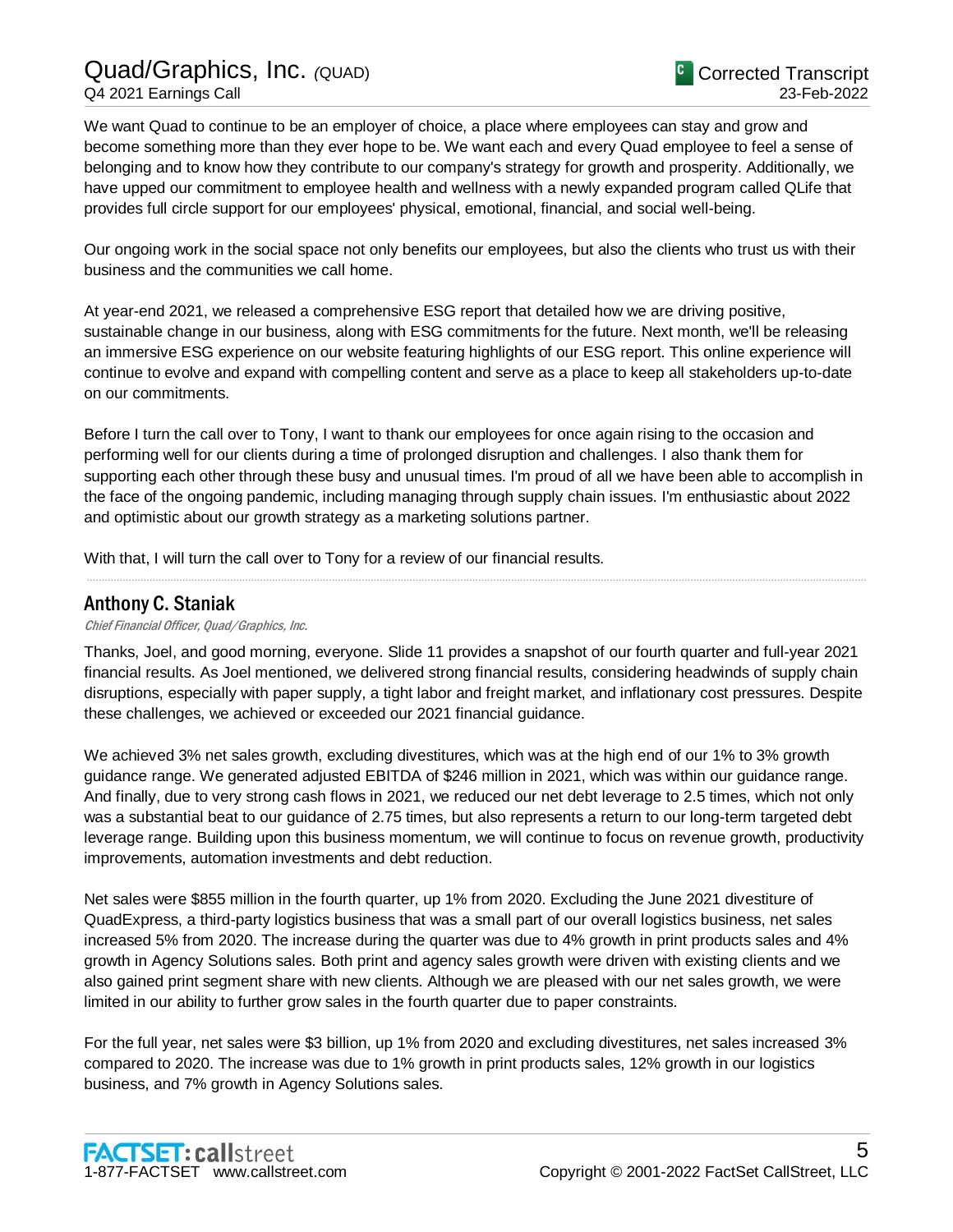Adjusted EBITDA was \$56 million in the fourth quarter of 2021 as compared to \$64 million in the fourth quarter of 2020. The decline in adjusted EBITDA during the quarter was driven by supply chain disruptions and the resulting negative impact on our labor productivity and sales, as well as cost inflation.

As a reminder, we have announced price increases to adjust to these rising costs. We will continue to closely manage supply chain constraints and make necessary investments in labor and automation to deliver for our clients, while also developing products and services offerings in response to our clients' requests.

For the full year, adjusted EBITDA was \$246 million in 2021 compared to \$260 million in 2020 and adjusted EBITDA margin was 8.3% in 2021 as compared to 8.9% in 2020. The decline in adjusted EBITDA and margin was due to the non-occurrence of \$39 million of COVID pandemic-related temporary cost savings in 2020, a \$12 million benefit in 2020 from a change in vacation policy, and the negative impact of cost inflation and supply chain disruptions, partially offset by higher profit from increased net sales and a \$9 million net gain from property insurance claims.

Adjusted diluted earnings per share from continuing operations more than doubled from \$0.29 per share for fullyear 2020 to \$0.60 per share for full-year 2021. This increase was primarily due to lower depreciation and amortization, lower interest expense, and lower selling, general and administrative expenses.

Free cash flow was \$87 million in 2021, \$43 million decrease compared to 2020, primarily due to \$40 million of income tax refunds received during the third quarter of 2020 from the CARES Tax Act, as well as our strategic decision to carry higher paper and material inventory to serve our clients during this period of worldwide supply chain disruption and resulting longer lead times. These were partially offset by an \$11 million decrease in capital expenditures.

Slide 12 includes a summary of our debt capital structure. We reduced net debt by \$249 million in 2021 to end the year with significantly improved debt leverage at 2.54 times compared to 3.35 times at the end of 2020. This reduction exceeded our year-end guidance of 2.75 times, primarily due to the application of cash from the Oklahoma City, Oklahoma and Fernley, Nevada facility sales, which generated \$59 million of combined net proceeds in the fourth quarter and also due to strong fourth quarter receivables collections.

We have returned to our long-term targeted debt leverage range of 2.0 to 2.5 times and looking forward, debt reduction remains our top priority while also having the ability to implement a more balanced approach to capital allocation now that we have reached our targeted debt leverage range.

As of December 31, our blended interest rate was 4.9% and we maintained our strong liquidity with up to \$396 million of availability under our revolving credit agreement, as well as \$180 million of cash on hand. Quad's nearest debt maturity continues to be our 7% senior unsecured notes due in May, which were reduced in the fourth quarter to \$212 million outstanding. With our strong fourth quarter cash flows, we proactively repurchased [indiscernible] (00:19:15) of the senior unsecured notes to save on 2022 interest payments. We continue to be well-positioned to address the notes at or before their May 2022 maturity with our ample liquidity, which results in a lower blended interest rate and lower interest expense moving forward

As a reminder, during the fourth quarter, we amended and extended our \$1 billion bank debt agreement to November 2026. We appreciate the strong banking relationships built over many years, their ongoing conviction in our strategy, and their commitment to Quad.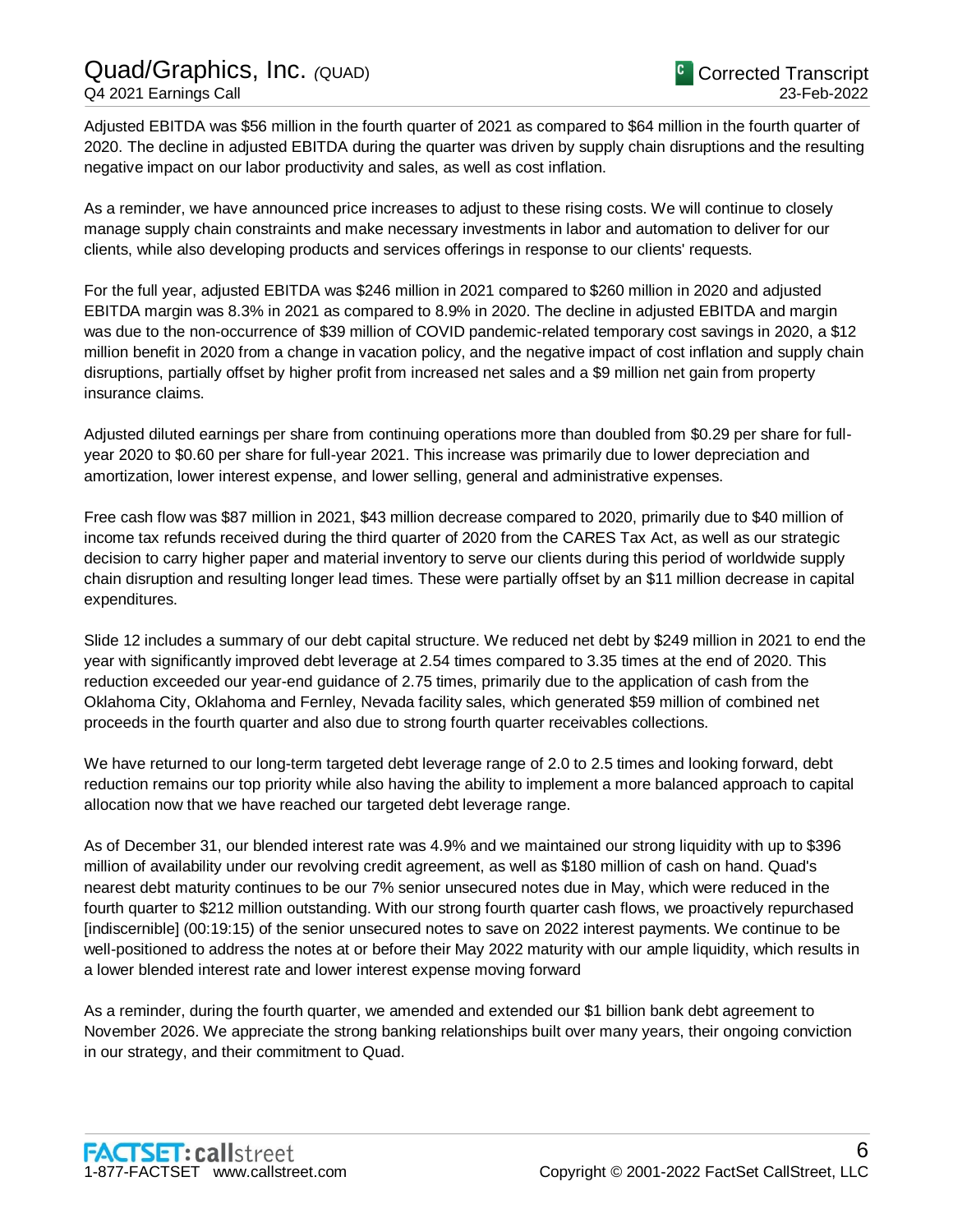Slide 13 shows our dedication to net debt reduction. We have made significant progress on reducing debt through the use of our strong free cash flow and cash generated from asset sales. In 2021, we generated \$87 million of free cash flow and \$166 million in proceeds from asset sales to optimize our product portfolio, reduce debt, and drive our transformation. Not only did we reduce net debt by \$249 million in 2021, but when looking at the last two years during the pandemic, we reduced net debt by \$410 million or 40%.

On slide 14, we have included our 2022 financial guidance. Due to our continued sales momentum and the previously mentioned increases in pricing to offset inflationary cost impacts, we are pleased to share that we anticipate 2022 net sales to grow in the range of 3% to 7% from our 2021 net sales, excluding the June 2021 QuadExpress divestiture. This marks the second consecutive year of sales growth in our business, as well as continued revenue diversification, with growth in our Targeted Print and Agency Solutions offerings.

Full-year 2022 adjusted EBITDA is expected to be between \$230 million and \$270 million, with \$250 million at the midpoint of that range, representing a slight increase from 2021 adjusted EBITDA despite the supply chain environment. The midpoint of our guidance includes year-over-year EBITDA growth from increased sales, partially offset by continued significant investments in technology and talent. As part of that investment in talent, we are adding skill sets to our service offerings. We are also strategically hiring in our plants now to build and train the team in advance on the seasonally higher production and sales levels in the second half of the year. And with the tight labor environment, we increased wages throughout 2021 to remain competitive, which will annualize in 2022.

From a quarterly perspective, these investments in talent, along with continued supply chain disruption, paper availability challenges and a tight freight market will cause adjusted EBITDA to be lower in the first half of 2022 compared to the previous year. But we expect profitability to improve in the second half of 2022 with higher sales during our seasonal peak.

We expect 2022 free cash flow to be in the range of \$70 million to \$100 million with \$85 million at the midpoint of that range, representing flat free cash flow with 2021. Compared to 2021, we will pay approximately \$15 million or 25% less interest due to our significant debt reduction, including the 2022 [ph] payoff (00:22:57) of \$212 million of 7% high-yield bonds. Also, with strong client demand, our restructuring payments will decline as our production platform is able and required to accommodate sales growth. These benefits will be offset by increased working capital due to supply chain challenges as well as our expected sales growth.

From a quarterly free cash flow perspective, we will carry higher labor and working capital in the first half of the year to perform for our clients during our production peak in the second half of the year. And as a result, the majority of our free cash flow will be generated in the fourth quarter. In addition, in 2022, we will make the final payment of \$14 million in deferred social security taxes due to the CARES Tax Act.

2022 capital expenditures will be in the range of \$55 million to \$65 million. We plan to increase capital expenditures this year to make additional automation and technology investments to advance our industry-leading platform to better serve our clients and to assist with labor shortages.

Finally, with our strong free cash flow, we will continue to prioritize debt reduction and expect to further reduce our debt leverage by another 0.25 turn to be at approximately 2.25 times by the end of 2022. Our outlook is strong as our clients continue to embrace our integrated marketing offering. And our financial objectives remain unchanged, including driving earnings through sales growth, effective cost management and productivity improvements, as well as reducing debt through the generation of strong free cash flow. All of these efforts will further strengthen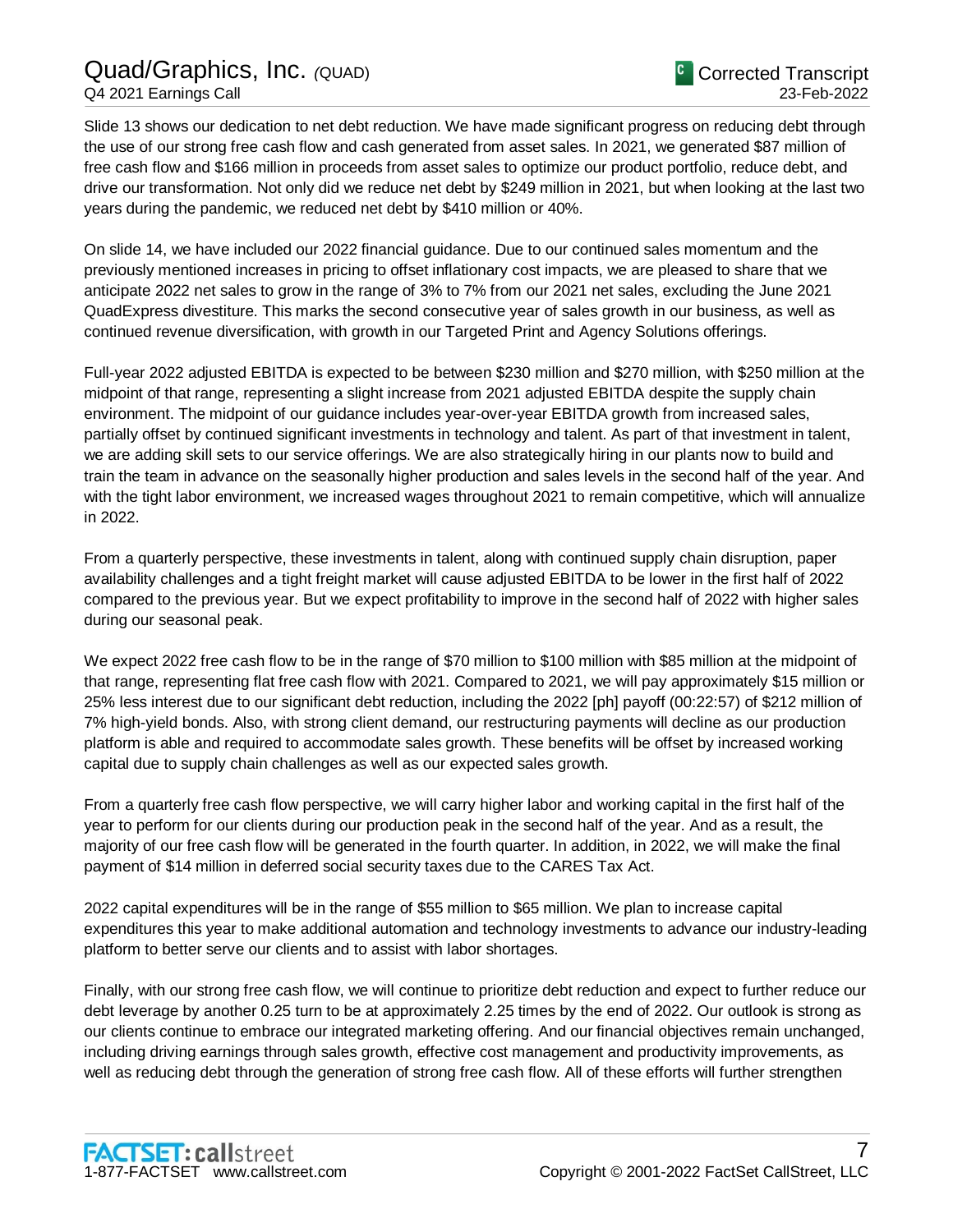our balance sheet and liquidity, enhancing our financial flexibility to accelerate and scale our strategy and drive shareholder value.

In my new role as Quad's Chief Financial Officer, I look forward to continuing to strengthen relationships with current and prospective investors and discussing the value and opportunity of investing in Quad.

.....................................................................................................................................................................................................................................................................

With that, I'd like to turn the call back to Katie for questions.

## **QUESTION AND ANSWER SECTION**

#### Katie Krebsbach

**Katie Krebsbach**<br>Investor Relations Manager, Quad/Graphics, Inc.  $\mathcal{A}$ 

Thank you, Tony. Because we compiled questions in advance of today's call, we will not ask for callers to enter the queue. Thank you to everyone who submitted a question. We have four top questions that were submitted.

Our first question relates to industry trends and asks, can you speak to recent client trends you've seen in the fourth quarter and in early 2022?

.....................................................................................................................................................................................................................................................................

#### Joel Quadracci

Chairman, President & Chief Executive Officer, Quad/Graphics, Inc.

Yeah. We update you this on every call about this and I really want to kind of split it out between large scale print, Targeted Print and our Quad Agency Solutions. And so when you look at large scale print, this is the category where we continue to expect decline because of the nature of the product. It's probably the least sophisticated product from a targeting standpoint on the marketing side. But then it also was made up of publications where that's seen pressure over the years. So if I break that out and I look at retail inserts, it's off 20% for the year, which is really expected.

And I'll remind you that the retail relationships we have are with just about all the big names out there, both in big box and in grocery. But these are customers who like to buy a lot of our services. And as they look at adjusting their budgets based on like a retail insert that often gets shifted over to other areas of products on the execution side, such as direct mail and in-store marketing. And so while you see that decline, it doesn't mean that these are not an important category for us because it still creates significant free cash flow but also is a place where we can sell more into our clients in that category.

On the publication side, USPS volume for the year was off 5%. Quad was only off 1% and that's due to segment share gains that we had throughout the year. But then getting into the Targeted Print area, catalog, we were up 13% for the year, which is significant given that the industry was pretty much flat at zero. And so most of that – a lot of it, I should say, were from segment share gains, but also we saw some great clients who have been in catalog for a long time actually start increasing and reinvesting further into the catalog world, a trend we continue to see, which is good news.

Direct mail was up 5% for the year and pretty close to what the industry was. That is going to continue to be an area I think of growth as people are looking to be more targeted using data to drive direct mail as opposed to the generic direct mail. And then packaging is up 3%, pretty much in line with the industry.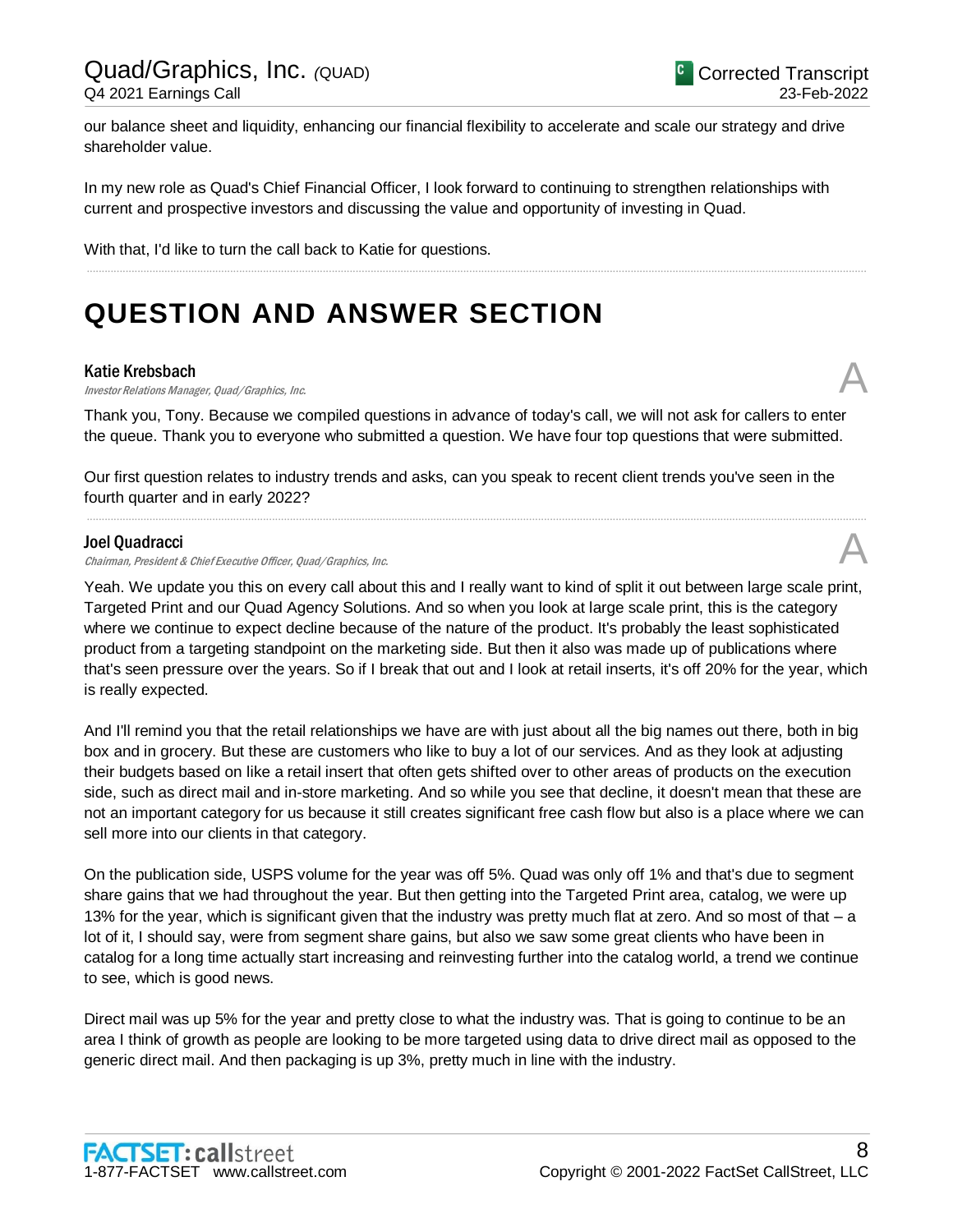And then, finally, in-store was up 19% for the year and over 25% for the quarter. And so, in-store continues to benefit from the consulting aspect of our relationship with a lot of our big retailers. So very excited about that growth.

And finally, if I look at Quad Agency Solutions, we're up 7% and that really reflects the fact that we're really starting to scale it. And so, overall, those are the trends that we see and I'm pretty pleased with the growth in the right areas.

.....................................................................................................................................................................................................................................................................

#### Katie Krebsbach

Investor Relations Manager, Quad/Graphics, Inc. A

Great. Thanks, Joel. Our next question touches on the supply chain including paper. It reads, you mentioned that you expect supply chain and labor issues as well as inflationary pressures to continue. Can you elaborate on what you're experiencing in those areas and specifically in terms of paper supply and pricing? What steps are you taking to mitigate the impacts of low paper supply?

.....................................................................................................................................................................................................................................................................

#### Joel Quadracci

Chairman, President & Chief Executive Officer, Quad/Graphics, Inc.

Yeah. So everyone is dealing with the supply chain disruptions and shortages and labor shortages, and we are experiencing the same thing. But probably the biggest part of the shortage area in supply chain is paper as the industry is experiencing a pretty significant shortage based on capacity versus demand. And I'll remind you that we supply about 50% of the paper that goes through our plants, and the other 50% would be supplied by customers. And for the part we supply, it is a pass-through. So we don't take risk on pricing. So, if the pricing has changed in this environment that gets passed along.

However, we've seen the shortages create delays. We've seen customers who supply their own paper not be able to supply the amount of paper they need. And so, that's where Tony referenced that our revenue in 2021 could have been greater if we had the ability on the paper side to not have those disruptions. And I think as we go forward into 2022, we see the supply chain disruption in paper continues to persist. Inflation continues to persist. It is not transitory, at least not proven yet. So we're expecting to plan for that.

But I think on the paper side, we're making headway. I've got concerns, but we're having to bring in inventory well ahead of the norm to get the paper based on the balance that our suppliers have. This has also been exacerbated by one of the big suppliers in Europe who's on strike.

And so with that, I think that we have lots of opportunities from a segment share standpoint. I worry about the paper situation, but I think we're managing it well because we have a wide portfolio of suppliers because of our size. And with that, it allows us to really kind of manage it a little bit differently than most. And so, I think that as we go forward, those are the two initiatives on the labor side getting more focused on that.

If you look at 2021, we started hiring for the busy season what we thought was really like in spring, late spring. It turned out there's still be a challenge by the time the busy season came because we had segment share gains that were coming quite significantly. And we also, as we got towards the later end of the year, we saw the Delta variant cause an uptick again in the amount of [ph] calling (00:31:24) and that did persist on into 2022 at least into January. But we feel good about where those numbers are going.

However, in 2022, we've already started now hiring for the main season, which is well ahead of last year and well ahead of, I think, any time in the history have seen us do it. And so, as Tony said, the investment in doing that is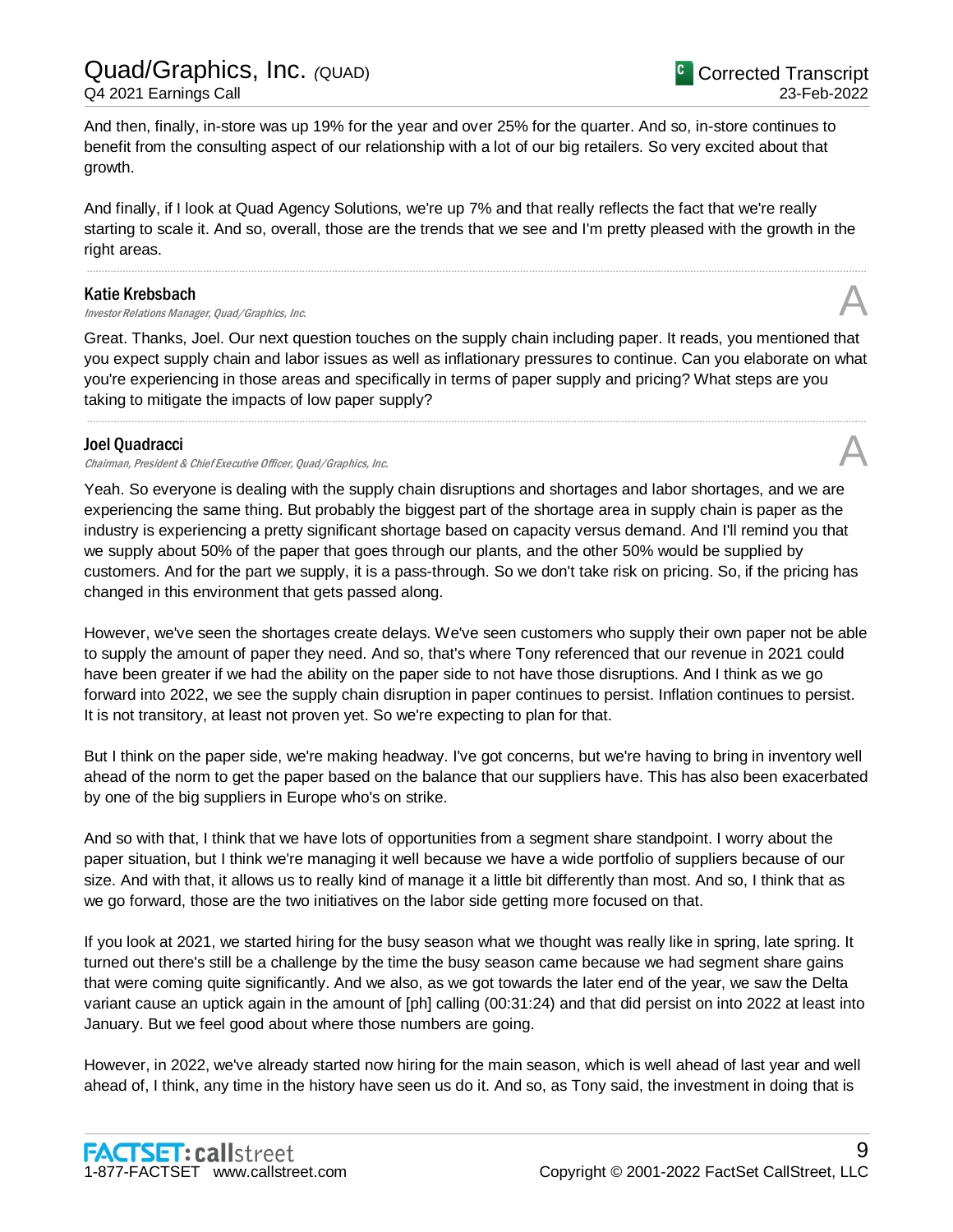reflected in sort of the EBITDA that we are showing where it's a slight increase. It's because we're investing ahead of the curve, and we want to make sure that we have the labor that we need in the busy season.

And so that's sort of what's going on in that area. Of course, we deal with all the other supply chain issues, but they haven't been the limiting factors that paper has and labor has.

.....................................................................................................................................................................................................................................................................

#### Katie Krebsbach

**Katie Krebsbach**<br>Investor Relations Manager, Quad/Graphics, Inc. **Analysis of the Contract Oracle Contract Contract Contract Cont** 

Sure. Okay. Thanks, Joel. Our next question is regarding the USPS. It asks, can you discuss the recent postal reform and the impact it would have on Quad?

.....................................................................................................................................................................................................................................................................

#### Joel Quadracci

Chairman, President & Chief Executive Officer, Quad/Graphics, Inc.

Yeah. So we haven't talked about this in a while. But as many know, on the print side of Quad, the biggest cost for our clients typically is postage. It's usually over 60%, 65% of their total cost. And so the increases that we've seen in postage over the years really impacts our customers, and the problem is, is the Post Office needs reform to be able to not have that happen.

We've actually been working with the industry. I've testified in front of Congress multiple times over the years here. I think it feels like a decade. We've been working on getting a bill to help fix the Post Office. Very happy to say that a bill finally made it to the floor and had bipartisan support in the House and passed. What that does is it basically takes about \$50 billion in 10-year liability out of their system. They had to prepay retirement health care.

Also what's happened here is they're having all their employees now get to fully enroll in Medicare, which they're already paying for, rather than remaining on the USPS health plan, which is paid for by postage. They've been required to do things no other government agencies had to do from this standpoint or any other company. And so we're very pleased that there was great progress here to relieve this \$50 billion liability.

There was a glitch. Washington is not a great place these days. They accidentally sent the wrong version of the bill to the Senate. So I wish I was saying today that it was fully passed as a law, but we do expect that it will get worked out in early March, should make it to the floor with more bipartisan support and will be passed. That's a big deal for those of you who've been following the print side of the industry and a very good news.

.....................................................................................................................................................................................................................................................................

.....................................................................................................................................................................................................................................................................

#### Katie Krebsbach

**Katie Krebsbach**<br>Investor Relations Manager, Quad/Graphics, Inc. **Analysis of the Contract Oracle Contract Contract Contract Cont** 

Definitely. Thanks for the update. Okay. Our last question is regarding capital allocation. It reads, given the significant debt reduction over the past two years and the current position of the balance sheet, are you considering reinstating the dividend or share repurchases?

#### Anthony C. Staniak

**Anthony C. Staniak**<br>Chief Financial Officer, Quad/Graphics, Inc.  $\mathcal{A}$ 

Thanks, Katie. We are proud of how we've reduced debt in this difficult operating environment and that operating environment is continuing, so we'll remain focused on reducing debt. I think that's good for the business and for our shareholders. We are going to implement a more balanced capital allocation over time. We do have a previously authorized share buyback program of up to \$100 million. We've also been a dividend payer before and over the long term plan to be a dividend payer again. But in the meantime, we're going to have to remain nimble in this difficult operating environment and adjust our capital allocation priorities based on it.